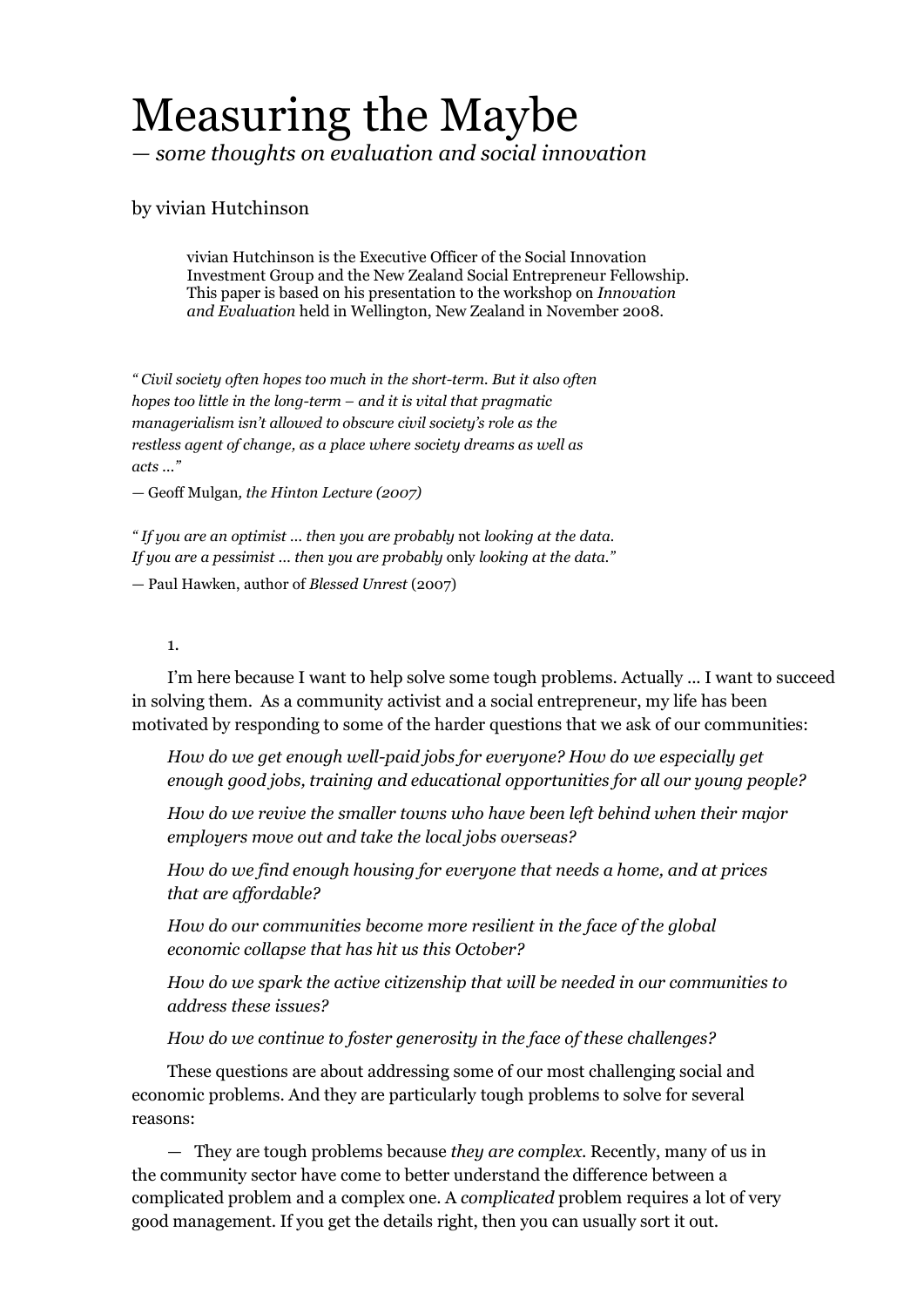But a *complex* problem requires something else ... something that is not as easily managed. Complex problems involve building relationships, trust, vision and the engagement of communities ... all things that are messy and organic and usually out of your own direct control.

Understanding and working with complexity is one of the major challenges in dealing with tough problems. But we've had some help lately ... the once-esoteric "complexity theories" that are found in the academic world of science and biology are now finding their way into popular culture. These theories are providing us with a whole new set of metaphors with which to view our work in our communities.

The old "machine" metaphors that come from physics are giving way to "living systems" metaphors that come from biology. And they are a more useful and hopeful way to look at the world because "living systems" are self-organising and adaptive. They act-and-learn at the same time.

— The second reason problems are tough, is because *no-one is really in charge*. It's not the British Army out there. There's no corporate CEO at the helm.

Our toughest social problems do not exist beneath any sort of command and control structure. They are part of the messy woven living system. And the way these systems grow and change and hold onto their dysfunctions, or break through to become something else ... is often a real mystery to those who wish to change things.

— The third reason these problems are tough, is because they exist at a time when we have *a deficit of leadership*. We have a particular deficit of leadership for the common good. We have a deficit of leadership that can speak to our toughest problems in a way that authentically connects to the highest aspirations we have for our communities.

And we especially have a deficit of the leadership that knows the important difference between *organising* a problem and *healing* a problem.

#### 2.

I have a stake in this workshop today because I am a part of two *learning communities.*

Actually, these groups used to be called committees or associations ... but lately we've found that calling them *learning communities* does something different to how we engage with our common goals. Calling ourselves *learning communities* constantly reminds us to look at our work through the lens of what we are learning.

And like living systems, we're not just in these committees or associations to get on with our "action points". We are there to act-and-learn at the same time.

In the first learning community, I am part of a group of fifteen social entrepreneurs from around New Zealand who meet every six months to talk with one another about how to solve tough problems. This group was brought together by the leading New Zealand business entrepreneur, Stephen Tindall, and has been funded primarily by his Tindall Foundation.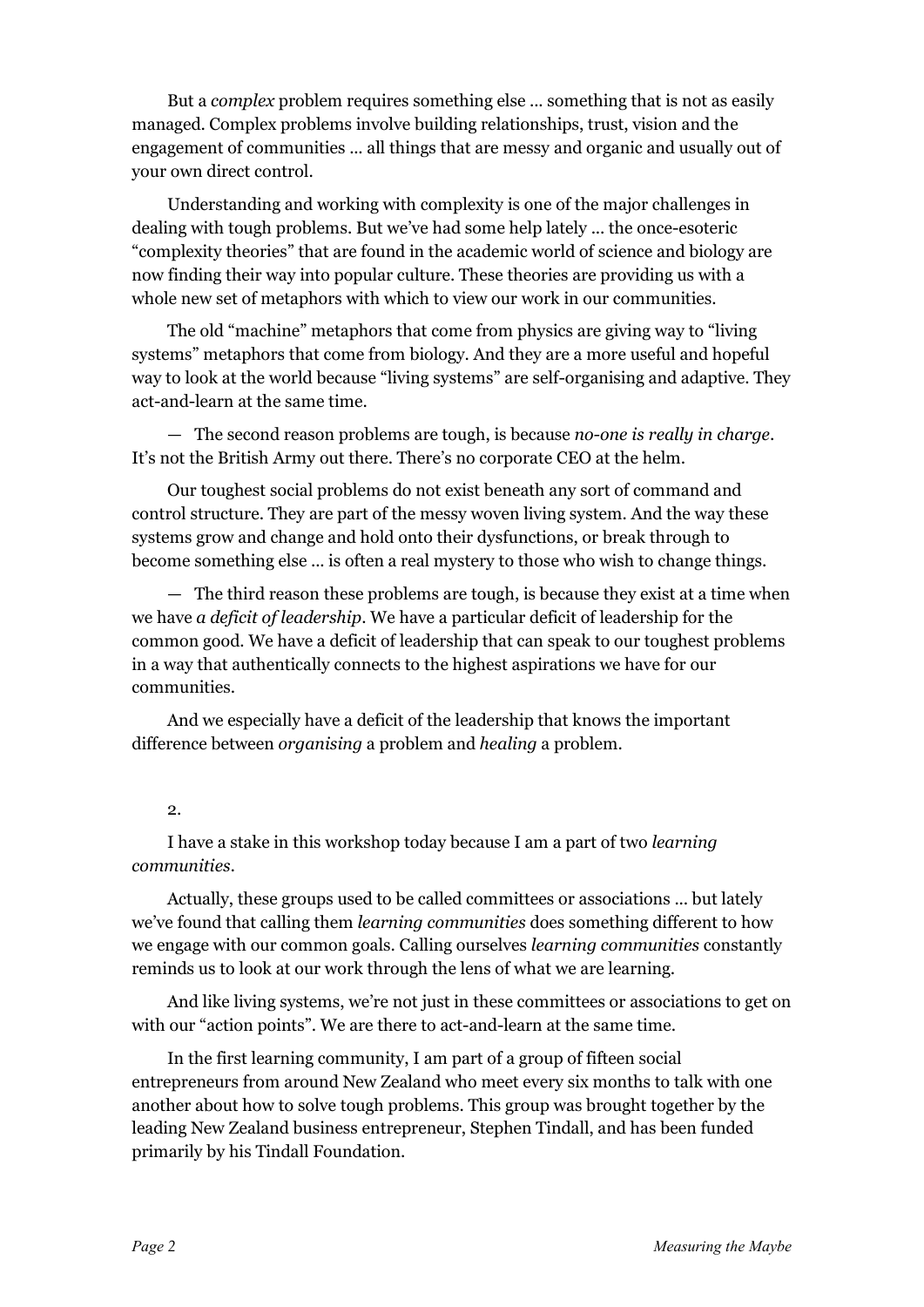The New Zealand Social Entrepreneur Fellowship is a three year learning community. It's a *peer* learning community, and that's an important point when social entrepreneurs often find themselves as solitary leaders in their own fields. The members have committed to using this time together as an opprtunity to develop their own skills of social enterprise, and to give each other support and feedback on the particular challenges they face as social innovators. The group includes:

— *Brian Donnelly* from the NZ Housing Foundation who is directly creating affordable housing developments for lowincome families, and exploring new financial models for home ownership.

— *Emeline Afeake-Mafile'o* who has created a Pacific style of mentoring programmes which are being run in many schools in South Auckland.

— *Gael Surgenor* who has led some major social marketing campaigns from within the Ministry of Social Development ... campaigns which are fostering better parenting skills (*SKIP*) and addressing family violence (*Are You OK?*)

— *John Stansfield* recently headed up the Problem Gambling Foundation, where he led efforts to reframe problem gambling from an addictions issue to a social justice issue. He now leads the Waste Resources Trust on Waiheke Island.

— *Kim Workman* who used to lead the Prison Fellowship, and more recently has set up a national campaign to re-think our attitudes towards crime and punishment.

— *Major Campbell Roberts* directs \$100 million worth of social service programmes which the Salvation Army runs in New Zealand, Fiji and Tonga. He is also a highly-respected international advocate on social justice issues.

— *Malcolm Cameron* has created many innovative youth development and training programmes in Dunedin. He started 4Trades, which is a smarter way to run an apprenticeship system.

— *Ngahau and Debbie Davis* have established a whole range of youth training and economic development initiatives in the Northland town of Moerewa.

— *Nuku Rapana* runs community and economic development initiatives that serve the Pukapuka community in New Zealand. These people are descendants of families who once lived on a small Pacific attol which is part of the northern Cook Islands.

— *Philip Patston* is a thought leader in the human rights of people who live with disability. He is also a comedian and provocateur who has a unique way of getting people to re-examine their responses to diversity.

— *Robin Allison* led the creation of the Earthsong Eco-Neighbourhood in West Auckland, where the houses have been designed for energy efficiency, and the community has been organised to practice ecological and social sustainability.

— *Stephanie McIntyre* runs the Downtown Community Mission in central Wellington where she has been trying to establish "wet house" accommodation for the city's chronic relapsing alcoholics.

— and *Viv Maidaborn*, from CCS Disability Action, has recently established Lifetime Design and the *Lifemark*, which is an initiative to improve the design of New Zealand homes so that they can work well for people of every age, stage and ability.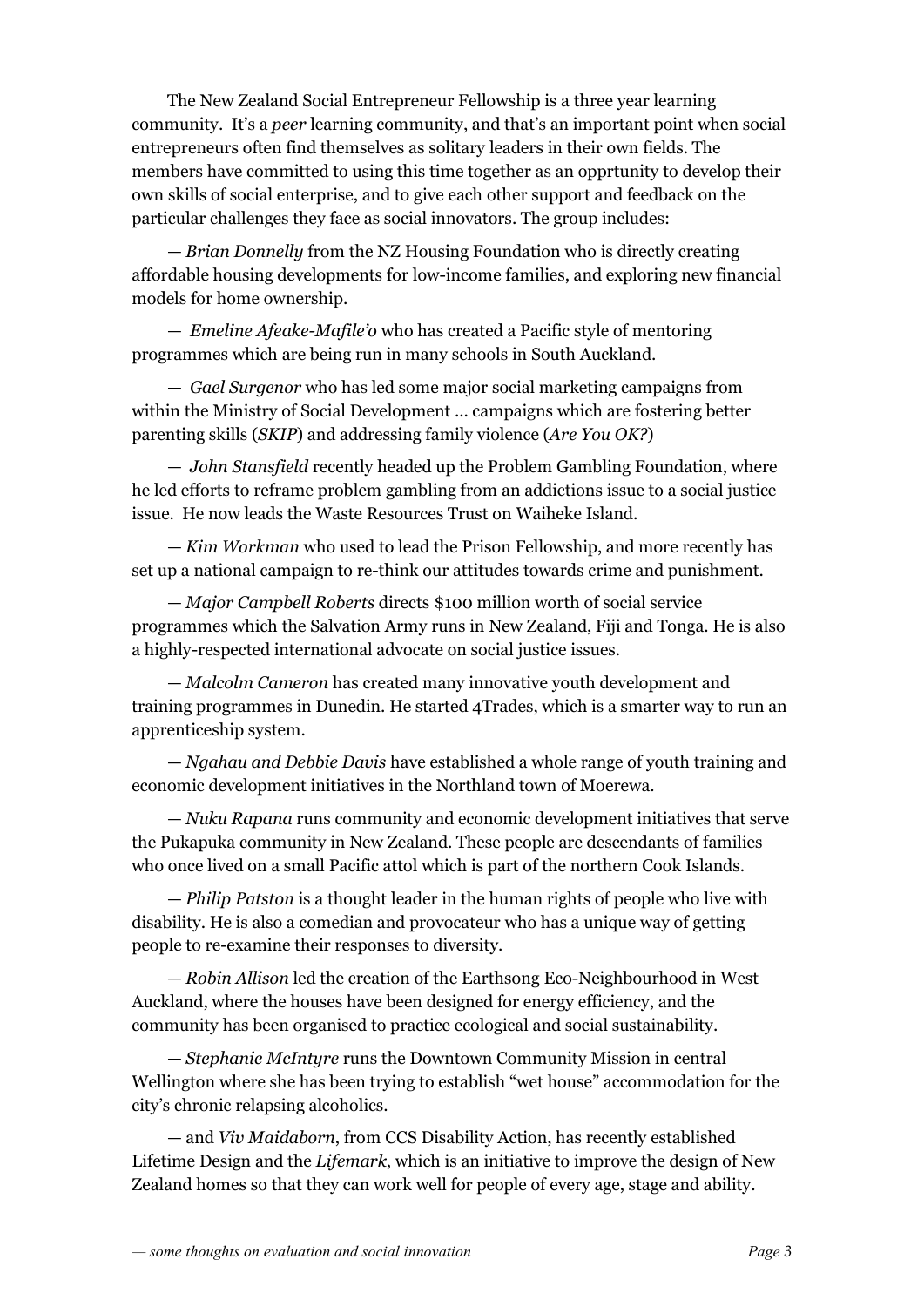... so as you can see, it's a very diverse group. It has been part of the intention of this project to create a meeting place that would force us all to think outside of "the silos" that the social services in our country continue to exist within.

#### 3.

These Fellowship members are not just good social service providers. They are in this learning community because they are trying to create fundamental change. In whatever field they may be working in, they want to permanently alter the perceptions, behaviours and structures that are leading to the tough problems that we all trying to solve. What makes these people *social entrepreneurs* is their ability to focus on that creative edge that comes when your thinking shifts from *managing* problems to *healing* them.

Successful social entrepreneurs don't just have good ideas or creative imaginations ... they've got a track record of making things happen. They can see the big picture, and they can deliver on the details, create new processes, and forge the relationships that turn a social innovation into reality.

As social innovators, they often have an unusual way of looking at the world. They know that the source of their innovation is often a very elusive thing.

It was the German philosopher Arthur Schopenhauer who once wrote that innovation is not so much about discovering something that no-one else has yet seen ... but it comes from thinking differently about that which everybody sees.

### 4.

The second learning community I am a part of is called the Social Innovation Investment Group. This is a group of grant-makers and community leaders who want to foster social innovation in New Zealand, and support these social entrepreneurs who have the gift for making it happen. It is this Investment Group that sponsors the Social Entrepreneur Fellowship.

And because many of the members in this second learning community are directly involved in philanthropy, they have been challenged to think differently about how they support social innovation. They have been challenged to look anew at their own grantmaking processes and ask how they could be much more effective.

This is where we connect with this meeting here today. These grant-makers want to support social innovation ... and they are also asking:

*How do you measure it? How do you ascertain the value of what's being done? What are the best evaluation methods to use when assessing social innovation? How do we know we are getting value for our money?*

These are important questions ... and they are not just being asked here in New Zealand. In all the places where I've been working with the networks of social entrepreneurs and social investors overseas, I find they are asking the same questions, and debating the same methodologies and measurements that are being proposed.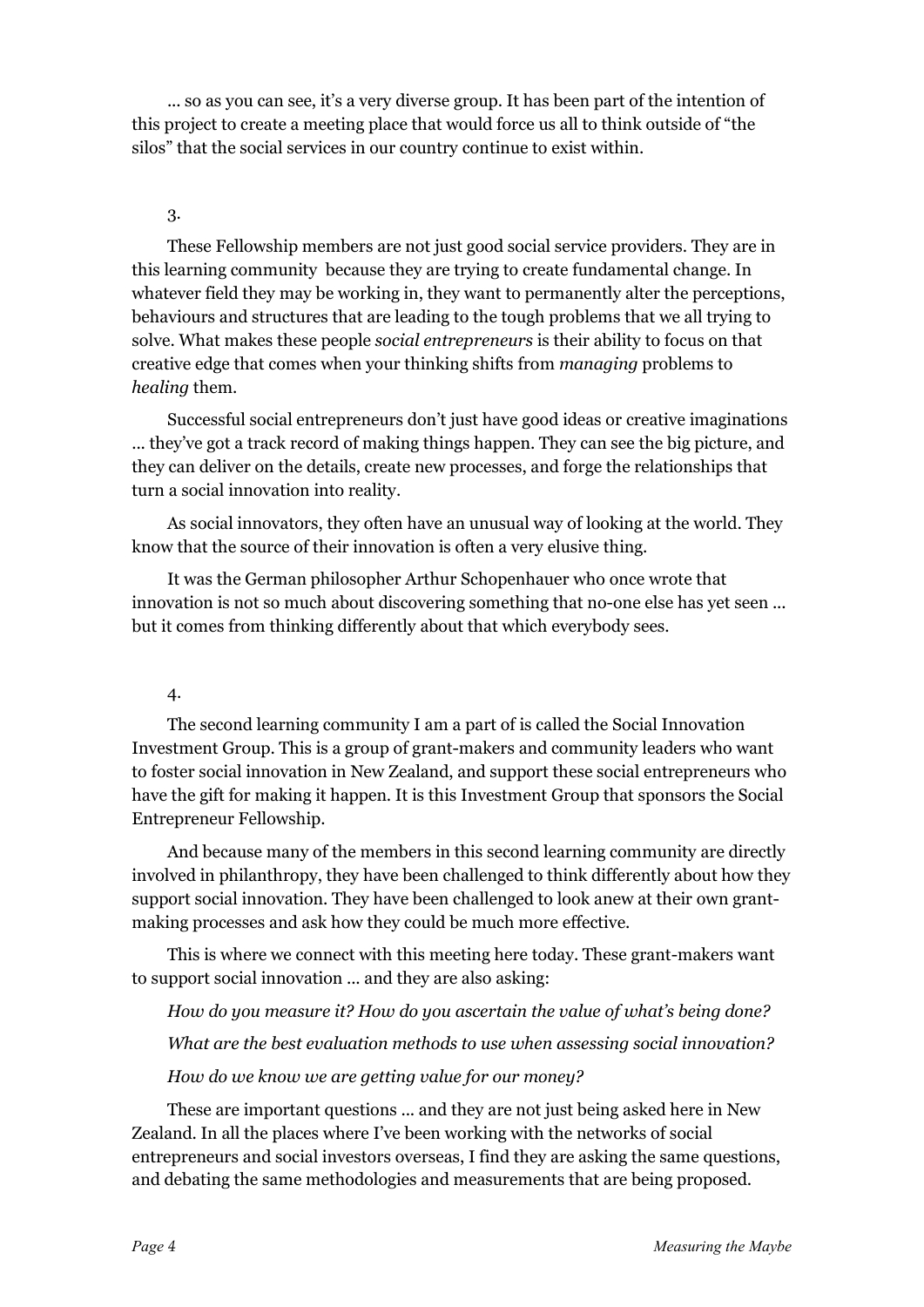

A year ago, I led a retreat workshop with the Social Entrepreneur Fellowship on "evaluation that fosters innovation".

Everyone agreed that evaluation is a necessary thing. It gets you to think about what you have achieved in an organised way ... and helps you tell your stories and justify the funding you have received from government departments, from corporate sponsors or from charitable trusts and foundations.

But during the workshop, there wasn't any clear agreement on the best way that evaluation should be done ... particularly when dealing with innovations. And it wasn't long before the Fellows shared all sorts of horror stories about the evaluations that they have endured.

They talked about the inappropriate methods used, and how "the rush to judgement" too early on in the lifecycle of a project could be toxic to whatever they were trying to create. There were stories about the inappropriate use of business paradigms in a complex social context, and the anxious drive to reduce results into simplistic commercial terminology in order to gain support from funders.

There were frustrations shared about dealing with funders who want to be seen to be participating in an innovation ... but also want the social entrepreneur to take all the risk and responsibility involved in trying things, often failing, and struggling to learn and keep the project moving forward.

And there were angry stories told of evaluations and evaluators often being used by authorities as part of an pre-determined exit strategy from their funding support.

Don't get me wrong. I don't think anyone here was saying that you shouldn't have to justify the funding you are receiving, or be able to spell out what you mean by "success", or be clear and accountable for the results you have created along the way. Of course we all should.

But how this applies to social innovation is complex and contestable ... and usually reflects the world-view of whoever has the power to determine the methods used and how they will be interpreted.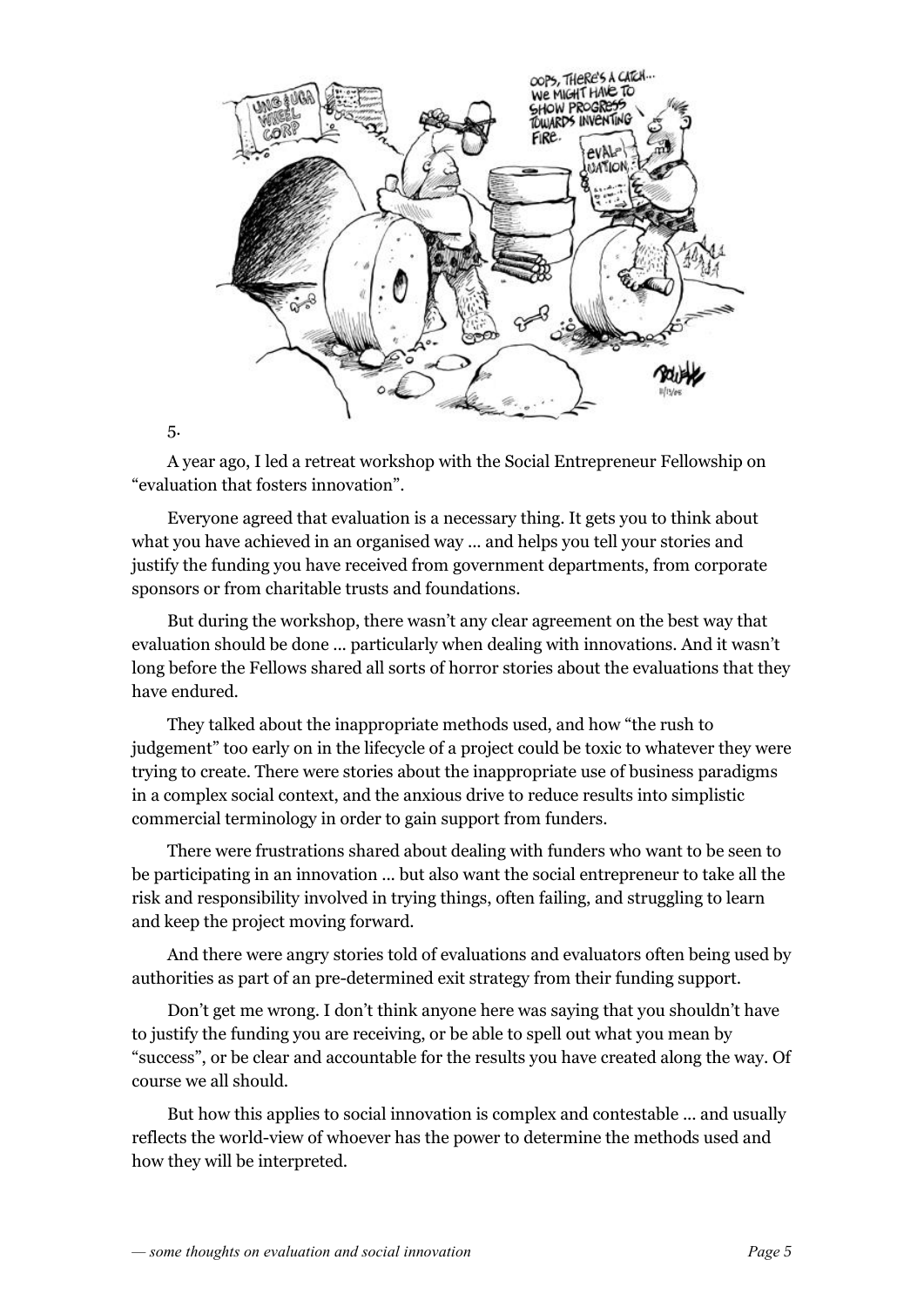What really stuck out for me during this retreat workshop was that few members of our Fellowship could wholeheartedly recommend any of the evaluators they had been working with as being great examples of how to evaluate social innovation.

For all the good work that was going on ... that seemed pretty sad. It got me thinking: there's obviously an opportunity here. And I started to wonder: *How can we do things differently? What sort of conversation is going on within evaluation professionals about these issues? Who are the thought leaders in this field?*

This led me to conversations with Marion Blake at Platform (the national network of community organisations that provide mental health and addiction services). Marion has been thinking about this for some time ... and we found that we were asking much the same questions.

And these questions found a juicy home amongst the network of Wellington community development workers and evaluators who have organised this meeting today.

## 7.

I don't want to understate the importance of what we are doing here.

In the last few weeks, the world has found itself in the middle of the most serious global economic collapse in a hundred years. We are all still trying to figure out what it is going to mean on our home patch ... and most of us suspect that it will very quickly have a systemic impact on all the services and activities we are trying to provide in our communities.

If our political leaders learn from the last Great Depression, then they may well embark on an FDR-type of economic stimulation which will mean reinvesting in our infrastructure, including our social infrastructure.

In the US, in Britain and in Europe there is an emerging debate on how this reinvestment can be done in a way that will also foster social innovation and social entrepreneurship.

Barack Obama's Presidential campaign in America has led calls for a substantial reinvestment in social innovation by the next administration. Obama knows what he is talking about, especially with his own background as a community organiser.

Obama points out that while the US federal government invests \$7 billion in research and development for the private sector, there is no similar effort to support innovation in the non-profit and social sectors. He has promised as President to launch a new Social Investment Fund Network, and start a new Social Entrepreneur Agency to make sure that small non-profits have the strong support they need.

So if "social innovation" and "social investment" are really going to become the next "hot topic" in government affairs, especially at this time of economic crisis ... then you can also bet that how you evaluate and measure it is also going to become the next "hot potato".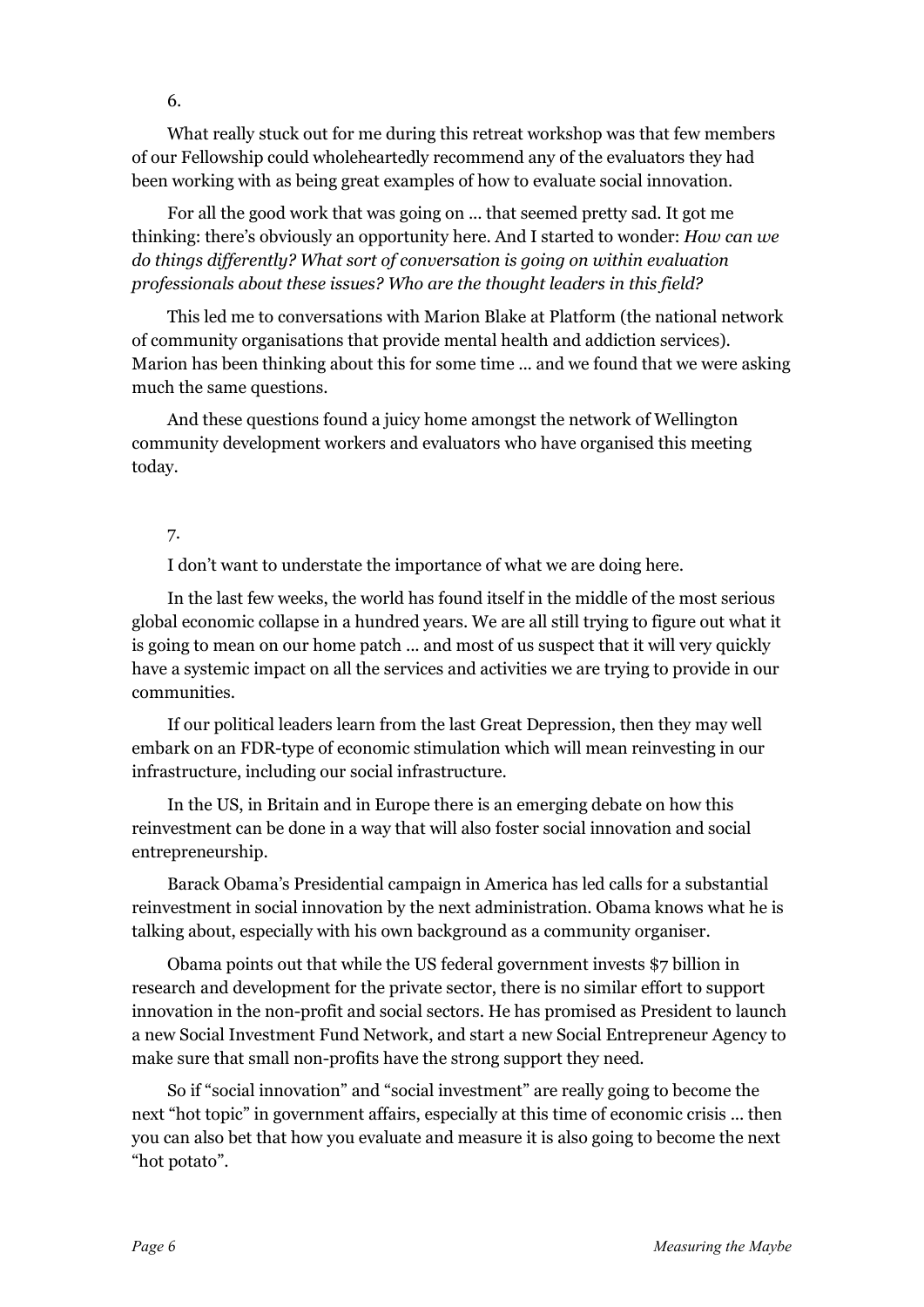I was reading an internet blog this morning by the UK social entrepreneur Craig Dearden-Phillips. He was commenting on the coming recession and how it will effect the community and voluntary sector. He's predicting a mass cull of thousands of community organisations that (in his view) are providing very little "... except a comfortable employment for their staff". In short, he predicts that the sector is going to have to step up to becoming more measureable and accountable.

Dearden-Philllips: "*For years we have got away with being the sector of great anecdotes. When asked about the difference we make, we often bang on about our best-ever success or offer improbable statistics that would do a Soviet-era government proud ("our two staff provide services for 267,000 people" and so on). In a tougher climate, those who properly measure and prove impact will thrive while those who bleat that it's all too difficult will sink."*

I find this sort of commentary challenging ... and I think we can expect much more of it in the coming economic climate.

I accept that the anecdotes and stories of our projects should exist in a contestable space. But I wouldn't rubbish the story-telling entirely. In many cases, stories and anecdotes are the best way to capture the value of a social innovation. Stories are also an important way that we can show each other the possibilities that lie beyond what the data is telling us.

I like what the business entrepreneur and environmental activist Paul Hawken has to say about this.

He points out that if you are considering the state of the world and our environment today and you are *optimistic* ... then you are probably *not* looking at the data. He also says that if you are looking at the world and you are *pessimistic* ... then you are probably *only* looking at the data.

### 9.

There's something here that we just don't talk frankly about: there's a struggle going on between the social innovations and the status quo. Actually, there's *a war* going on.

And the evaluator very often finds themselves in the demilitarised zone in the middle.

It is a power struggle. Anyone who is involved in social change knows that the world isn't changing because of the lack of good ideas. There are plenty of wonderful proposals out there on how to make our problems so much better.

But things do not change for the lack of ingenuity or creativity. They do not change because there is a lot of energy invested in keeping things exactly the way they are right now.

It is this power struggle that the social innovator or social entrepreneur has to negotiate. And it's not always a pleasant or elegant journey for them.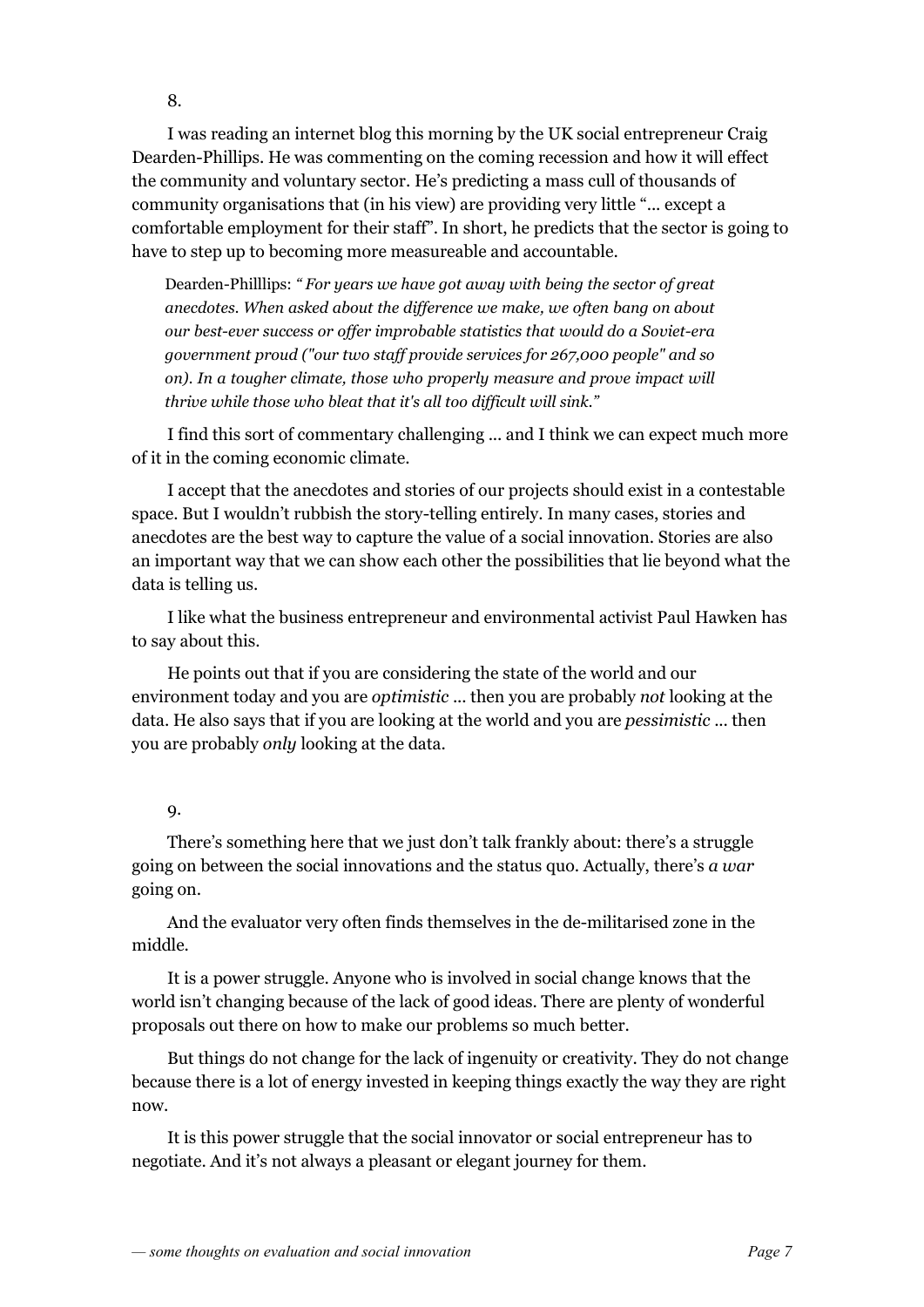Back to Schopenhauer. The same philosopher once remarked that there is a lifecycle of introducing new ideas and innovations into our culture. He says it goes through three seperate stages:

Firstly, the new ideas are *ridiculed*. Secondly ... they are *violently opposed*. And finally, they are *treated as self-evident*.

Most social entrepreneurs recognise this story-line. They and their projects have lived it. They carry the bruises and scars that come with those first two stages of ridicule and violent opposition. And they often also bear the resentments that come when everyone else claims ownership of the innovation ... when the need for it has finally become self-evident.

It's almost as though our culture has some sort of immune system that struggles against change and fights against the new. And there is some profound and brutal truth at work here ... because that immune system understands that the innovations need to push against something before they can take their rightful place within the overall social eco-system.

It's healthy to have this war going on. The tension here is okay.

And perhaps one of the main ways we can re-imagine the role of an evaluator is to see that one of the roles they can play is to be the "fierce friend" who straddles this tension in the middle. Their task is to construct a permeable wall of common sense between the passionate and progressive new ... and the resistance of the status quo.

Great social entrepreneurs understand this. They know that the resistance they get to their innovations can be the stone that hones the blade of their new ideas.

One of the great British social entrepreneurs was Michael Young who created the Consumers Association, The Open University, the University of the Third Age, the School for Social Entrepreneurs, and a host of other new social services.

Michael Young knew the importance of the tension between the innovation and the status quo. He knew it was a valuable place to learn and shape the details of your inspiration. He was always treating "No" as a question. And he was always going around pestering his friends, and strangers, to get them to tell him what was wrong with his ideas.

He knew that his ideas only got better as they made their unique journey through that permeable wall of common sense.

#### 11.

The irony of social innovation is that it doesn't happen if you just focus on solving the problems. This has been a hard lesson for an old community activist like me to get to grips with ... particularly when you identify as being a problem-solver.

Sure, we all want to solve tough problems ... but the irony here is that focussing on the problems is not the best place from which to do your healing work.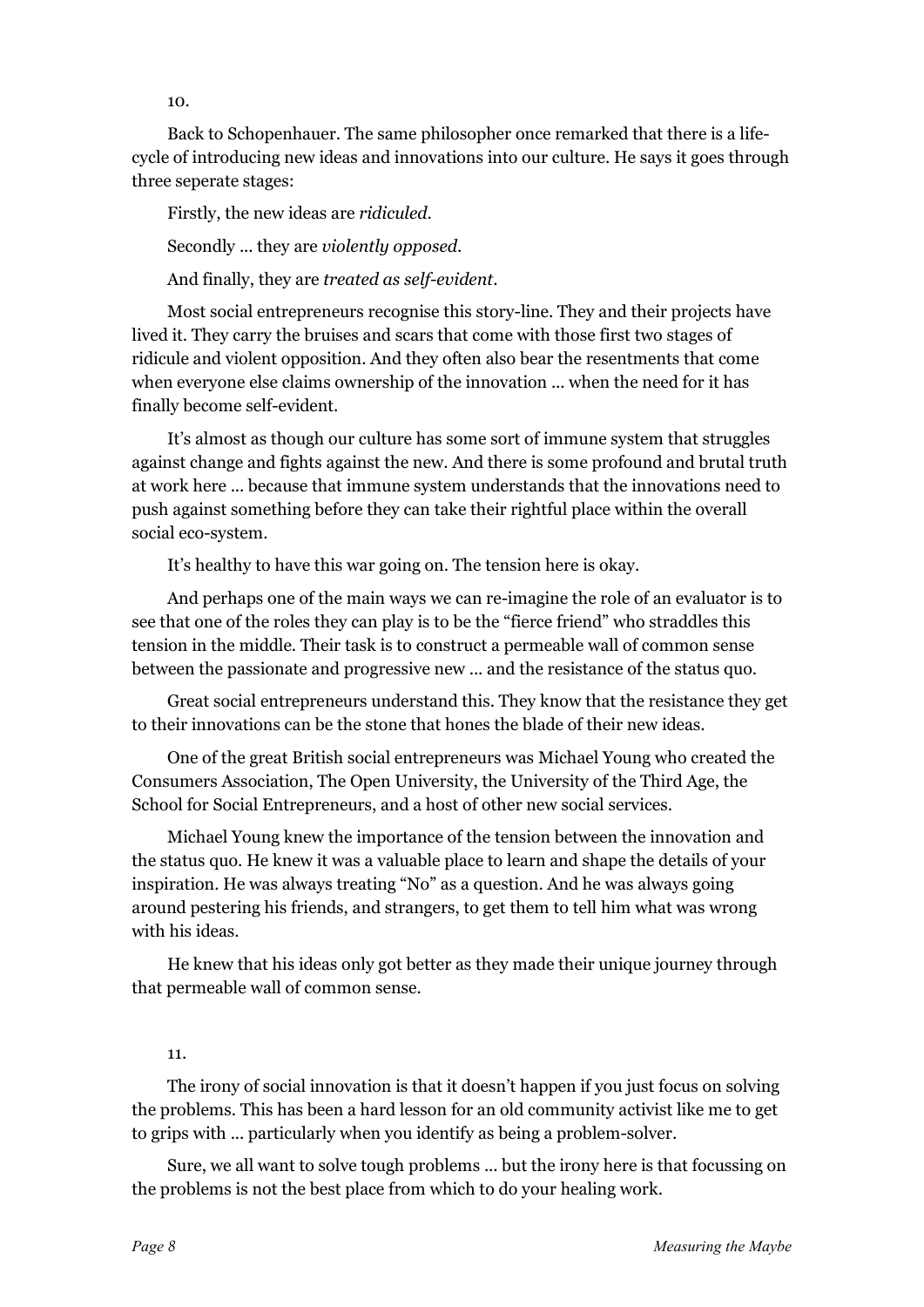Social innovators focus on the possibilities. They pay attention to what *may be.* And when you make this essential switch of attention — from the problems to the maybes then a whole fresh palate of creativity and opportunity emerges before your eyes.

This is an important thing to consider when drawing up a schedule of "achievable and measurable outcomes" for a particular project. If your outcomes are solely focussed on the problems ... then you may miss a whole range of possibilities available to you.

You may find yourself trapped in trying to fix a re-occurring past... rather than trying to create an emerging future.

### 12.

I have been challenged this year by reading Peter Block's book *Community — the Structure of Belonging.* Peter Block is well known for his writings on the principle of "stewardship" within a business context. In this latest book he writes about how to change the context of our community activism from one that focuses on deficiencies, special interests and entitlements ... towards one that focuses on possibilities, generosity and gifts.

Peter Block: *" We believe that defining, analysing, and studying problems is the* way *to make a better world. It is the dominant mindset of western culture. Community-as-problems-to-be-solved has some benefits. It values the ability to implement, is big on doing, has a certain honesty about it, and worships tangible results as the ultimate blessing. It is not that this (or any other) context is wrong; it just does not have the power to bring something new into the world..."*

It is this "bringing something new into the world" that is our business here. It is at the heart of social innovation ... the art of paying attention to what *may be*.

Eric Young is a Canadian who specialises in social marketing, and he has written eloquently about how the word "maybe" so accurately describes the relationship that a social innovator has with their work and service. Young argues that "maybe" isn't a vague hopefulness. It is a potent word for the brave, the inventive and the adventurous:

Eric Young: *" 'Maybe' comes with no guarantees, only a chance. But 'maybe' has always been the best odds the world has offered to those who set out to* alter *its course ... It is not a cautious word. It is a defiant claim of possibility in the face of a status quo we are unwilling to accept..."*

### 13.

This brings me to the Canadian book, *Getting to Maybe*, which is probably one of the best books written on social innovation in the last decade. It has been quickly read and embraced by many networks of our friends and colleagues.

There are so many great ideas in this book ... but the one that most concerns us today is the concept of *developmental evaluation* as described by Michael Quinn Patton (who is a highly regarded thought leader in the evaluation profession).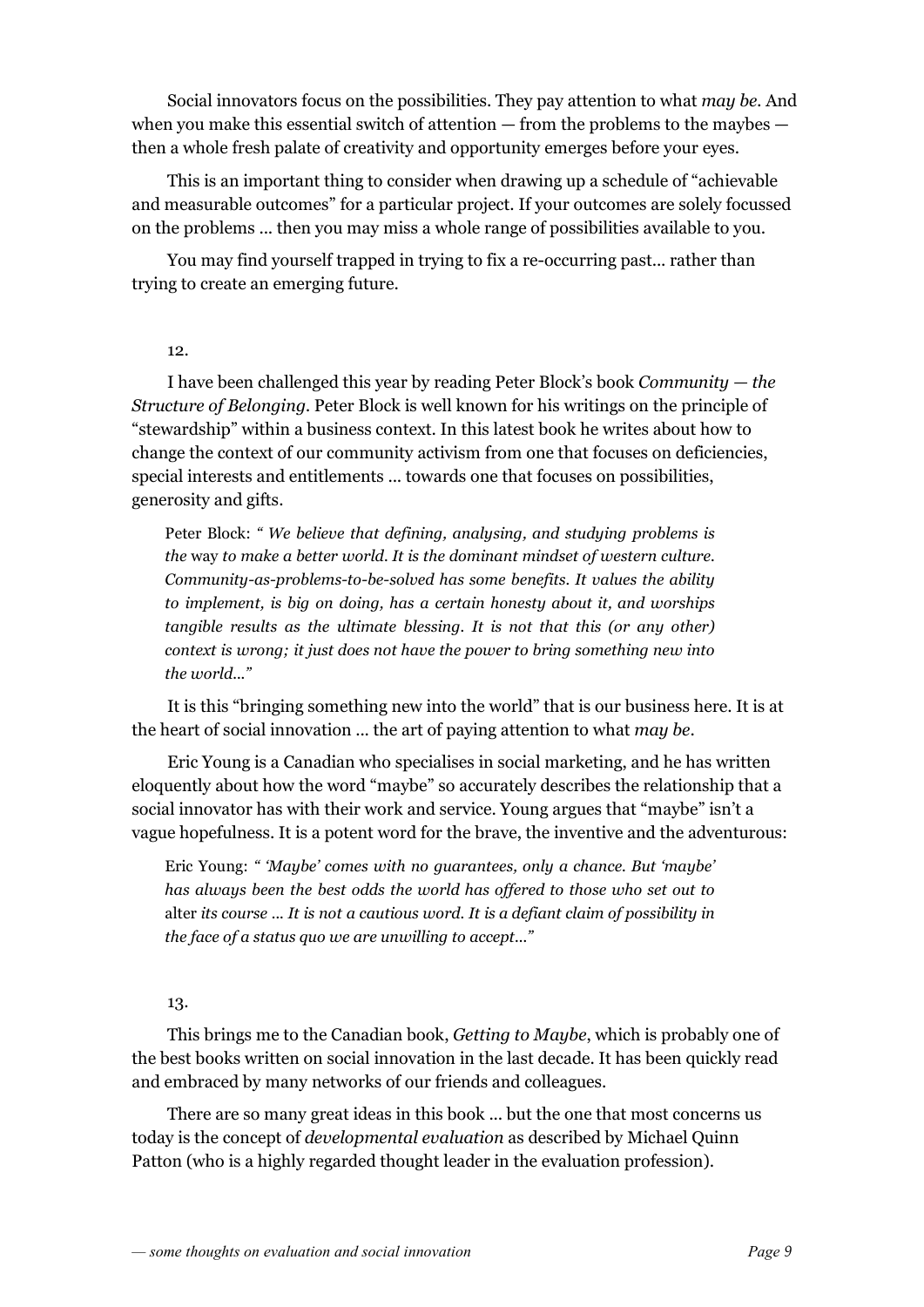Last year, *Getting to Maybe's* lead author, Frances Westley, visited New Zealand and gave a series of workshops. She told us that an original chapter in the book on developmental evaluation had been cut right back ... and a good deal of it was relegated to the footnotes. Well, I must say that this was one of the most photocopied footnotes that I have seen being passed around my colleagues!

*Getting to Maybe* gives us a refreshing insight into how to do evaluation within a complexity framework. The book (and its footnotes) spell out the tension that exists between evaluations that serve learning, discovery and generativity .... and evaluations that are simply about accountability and compliance.

The writers invite us to consider the idea of evaluators working alongside the social innovators ... to help them focus on capturing the learning, capturing the issues and the statements of value as they emerge.

All this points to a different approach to evaluation ... an approach to evaluation that serves the work of social innovation.

14.

I don't expect that there is any one person here with a recipe on how to do the perfect evaluation that is also going to foster and support social innovation. There's probably going to be a whole bunch of ideas, stories and processes and modalities that will have something to offer this purpose.

And I'm looking forward to hearing what they might be ... and to the working groups and conversations that will take place in this workshop, and to the ongoing dialogue that will be generated beyond these two days.

I've been creating learning communities all my adult life ... whether it is within these social enterprise projects, the Heart Politics gatherings, or more recently in the ChangeMakers 5-10-5-10 community groups.

But I have only recently come to understand that *you don't really get to choose what you are learning*.

This is especially true when you are fostering innovations.

You may not get to choose what you are learning ... but you *do* get to choose whether or not you are paying attention.

That is what a workshop like this is for. It's another chance to practice paying attention.

And maybe we'll see.

unan Hutchinson

vivian Hutchinson November 2008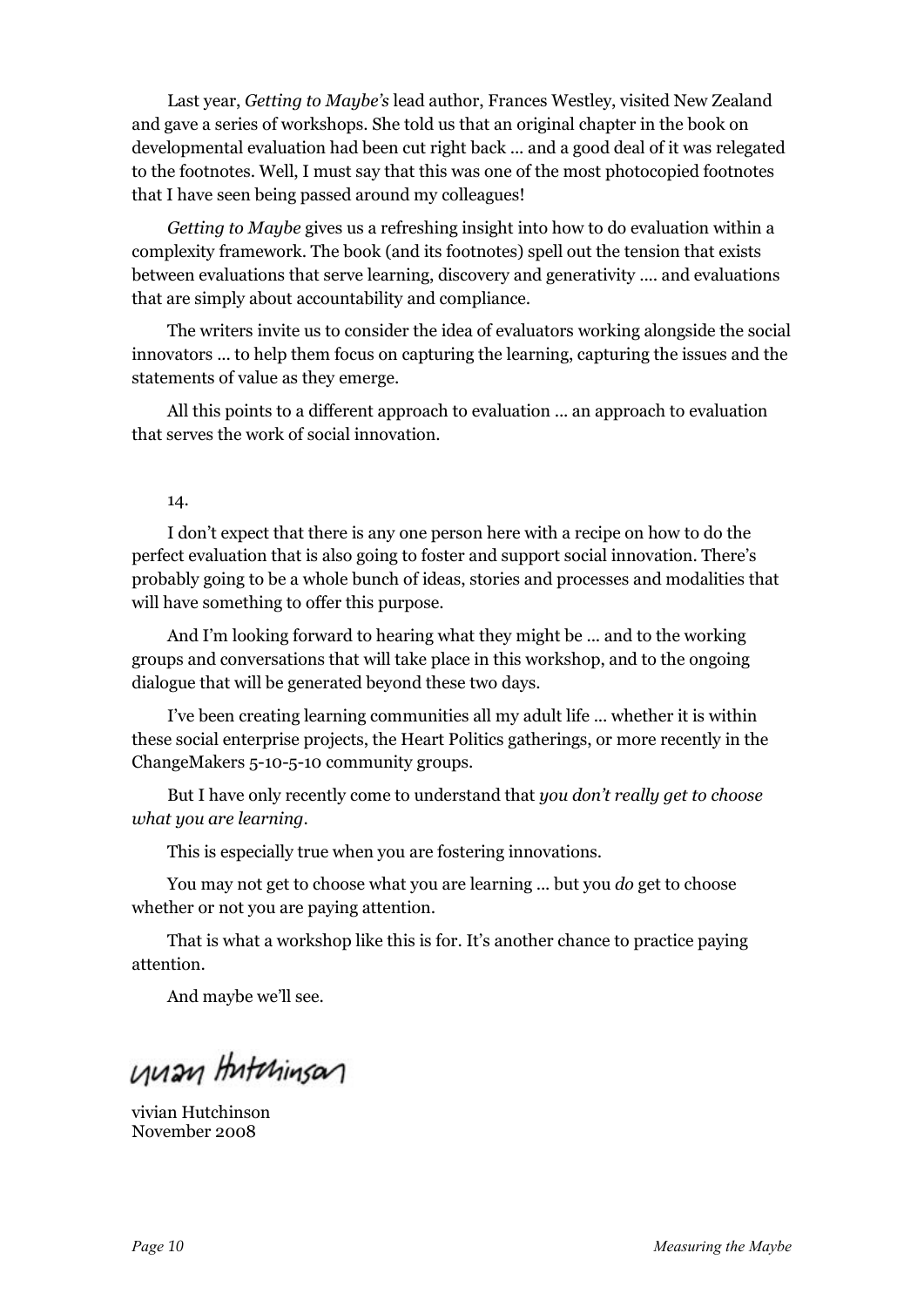## Notes and Links

• This paper is based on a presentation given by vivian Hutchinson to the workshop on *Innovation and Evaluation*, hosted by Platform in Wellington, New Zealand, on 3-4 November 2008.

This paper can be also downloaded in PDF format from www.scribd.com/people/view/102096-agathis

• Special thanks to Platform CEO Marion Blake, and the workshop team which included Andrew Morrison, Carmen Payne, Jenny Blagdon, Jo Hodge, Lyndsay Fortune, Maree Maddock, MaryJane Rivers, Ruth Jones, Vicki Wilde and Virginia MacEwan.

• The *Innovation and Evaluation* workshop was cosponsored by the Social Innovation Investment Group and the Tindall Foundation.

• vivian Hutchinson is the Executive Officer of the Social Innovation Investment Group and the New Zealand Social Entrepreneur Fellowship. He hosts learning communities and retreats on the subject of social innovation and entrepreneurship, and he supports projects and activities that have the potential to make a fundamental difference to New Zealand's social challenges.

vivian has been one of the pioneers in communitybased action for jobs in New Zealand, especially in establishing programmes for the support and education of unemployed people. He was a founder of the Taranaki Work Trust, the Skills of Enterprise Business Courses, the Jobs Research Trust, *The Jobs Letter*, and the New Zealand Mayors Taskforce for Jobs. As an adviser, vivian has helped with the establishment of enterprise and economic development units at a local authority level, and the creation of government employment agencies and programmes. vivian is also a co-founder of the Heart Politics Gatherings, the Stewardship Learning Community, and of ChangeMakers 5-10-5-10. For more information see www.vivianhutchinson.org.nz.

• thanks to the members of the *Social Innovation Investment Group* — Sukhi Turner, Rodger Smith, Simon Mortlock, George Salmond, Stephen Tindall, Alan Broadbent, Trevor Gray, Iain Hines, and Kate Frykberg.

• The website for Platform, the national network of community organisations that provide mental health and addiction services, is at www.platform.org.nz

• The website for the New Zealand Social Entrepreneur Fellowship is at www.nzsef.org.nz

• *Geof Mulgan quote* ... is from his Hinton Lecture, 21 November 2007, given to the UK National Council for Voluntary Organisations (NCVO). This lecture can be read at www.scribd.com/doc/8492268

• *Paul Hawken quote ...* this has been attributed to his speech on *"The New Great Transformation"* hosted by the Long Now Foundation, San Francisco, California on June 8th 2007. You can watch this talk online at http://fora.tv/2007/06/08/Paul\_Hawken\_New\_Great\_Transformation

There are also varieties of this quotation in different interviews undertaken by Hawken to promote his book *Blessed Unrest*. Paul Hawken: *" If you look at the data about the environment and social conditions in the world and are optimistic, then you don't understand the data. However, if you meet the people who are addressing these issues and aren't optimistic, then you may want to make sure your heart is beating. Both are happening at the same time, a worsening of conditions and a response that is quite extraordinary." — Ode Magazine, May 2007*

• *Complexity Theories ...* see interview with Brenda Zimmerman at the Tamarack Institute for Community Engagement http://tamarackcommunity.ca/ssi8.html.

• *fifteen social entrepreneurs ...* see " *Tindall picks 'first XV' to find solutions to social problems*" by Simon Collins, *New Zealand Herald* 16 December 2006 www.nzsef.org.nz/061216

- *Arthur Shopenhauer* ... German philosopher (1788-1860) see en.wikipedia.org/wiki/Arthur\_Schopenhauer
- *inventing fire* ... adapted from Dwane Powell editorial cartoon 18 November 2008
- *Craig DeardenPhillips .... "Let's raise a glass to the coming recession"* 29 October 2008, on *Third Sector* website at www.thirdsector.co.uk.